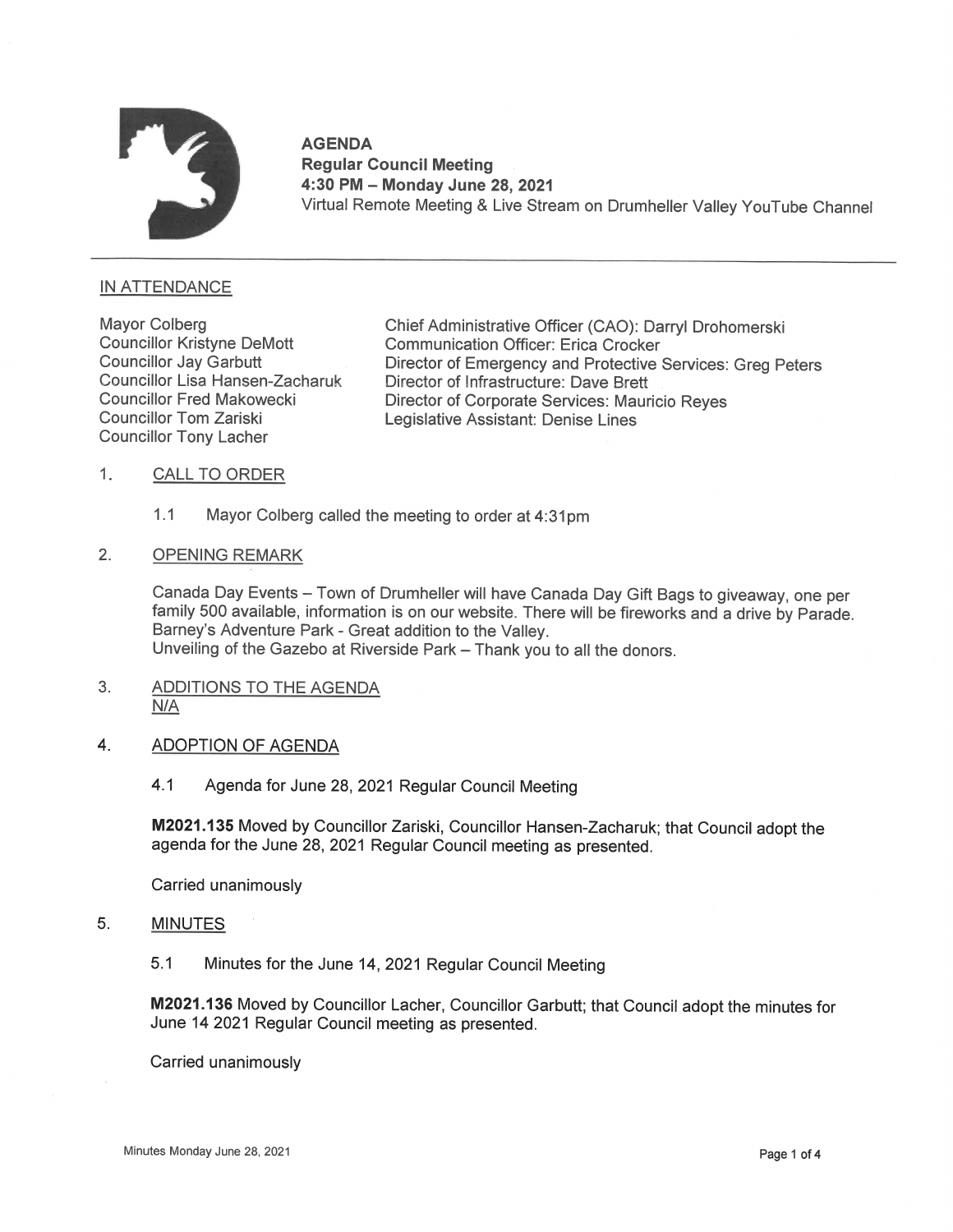### 6. REQUEST FOR DECISION AND REPORTS

### 6.1. CHIEF ADMINISTRATIVE OFFICER

- 6.1.1 Proposed Council Meeting Schedule Review Revisited
- 6.1.2 Covid Update Director of Emergency and Protective Services, Greg Peters

Repeal Mask Bylaw 20.20

M2021.137 Moved by Councillor Hansen-Zacharuk, Councillor Makowecki; that Council repeal the COVID-19 Mask Bylaw 20.20 effective July 1.2021

Carried Unanimously

6.1.3 2021 Elections Bylaw 12.21 + Election Signage Bylaw 13.21

M2021.138 Moved by Councillor Lacher, Councillor Makowecki, that Council give second reading to Election Bylaw 12.21 as presented.

Carried unanimously

M2021.139 Moved by Councillor Zariski, Councillor Hansen-Zacharuk; that Council give third reading to Election Bylaw 12.21 as presented.

Carried unanimously

M2021.14O Moved by Councillor Lacher, Councillor DeMott; that Council give second reading to Election Signage Bylaw 13.21 as presented.

Carried unanimously

M2021.141 Moved by Councillor Hansen-Zacharuk, Councillor Zariski; that Council give third reading to Election Signage Bylaw 13.21 as presented.

Carried unanimously

6.1.4. Request for Decision - Water and Wastewater Bylaw 15.21

M2021.142 Moved by Councillor Makowecki, Councillor DeMott; that Council give first reading to Water and Wastewater Bylaw 15.21 to amend Bylaw 02-17 and sets a Public Hearing date of July 12, 2021

Carried unanimously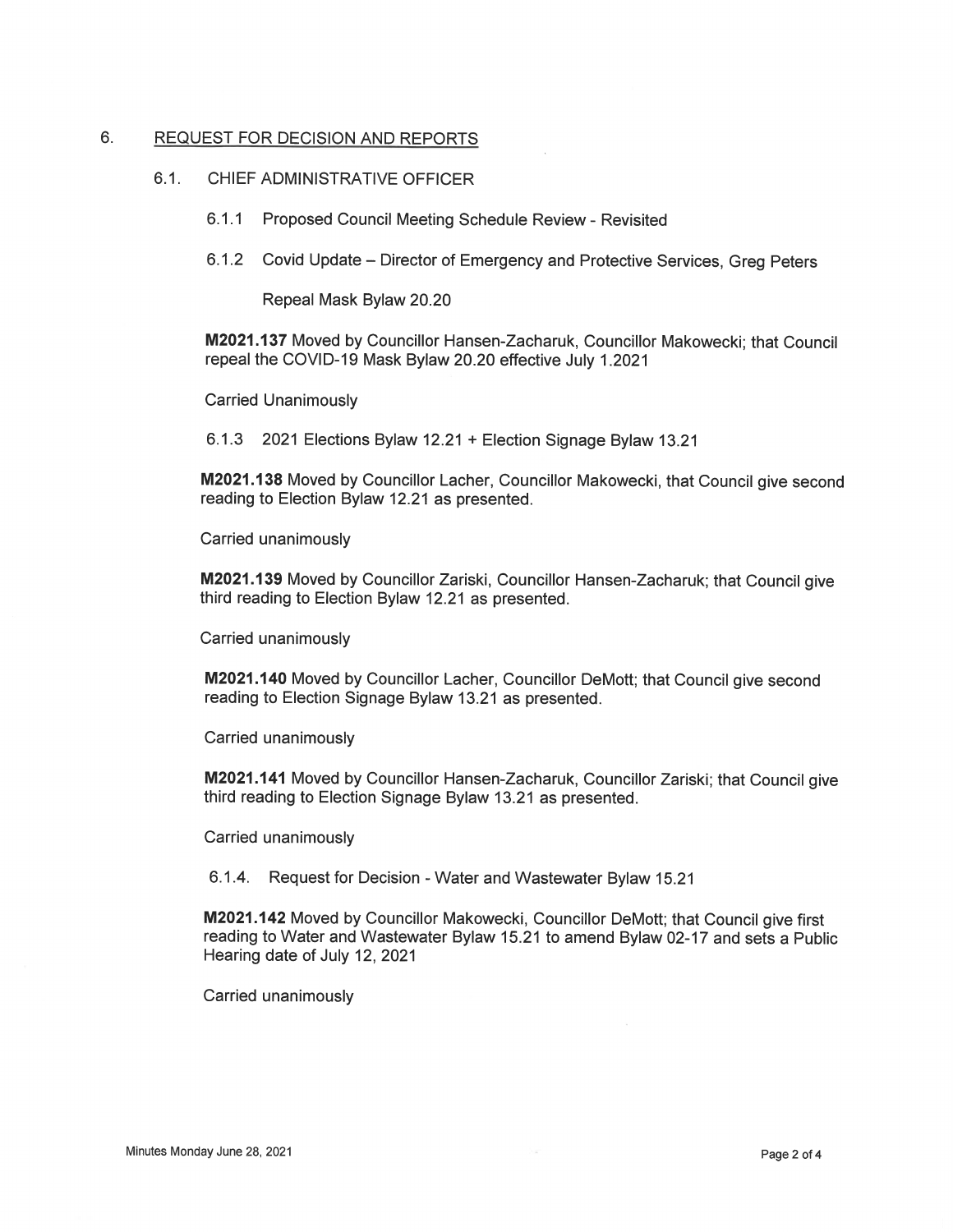6.1.7. Request for Decision — Drumheller Housing Administration — The Hunts Housing **Development** 

M2021.143 Moved by Councillor Garbutt, Councillor Zariski; that Council the Town of Drumheller commits to both the Government of Alberta and the Drumheller Housing Administration that the Hunts housing development shall be operated as social housing indefinitely.

Carried unanimously

6.1.8. Request for Decision — Land Rezoning Bylaw 14.21

M2021.144 Moved by Councillor Zariski, Councillor Hansen-Zacharuk; that Council give first reading to Bylaw 14.21 as presented and sets a Public Hearing date of July 12, 2021

Carried unanimously

#### 6.2 DIRECTOR OF CORPORATE SERVICES

6.2.1 Request For Decision — Drumheller Housing Administration <sup>2021</sup> Municipal Taxes - Sandstone Manor Roll #000 <sup>04029906</sup>

Councillor Garbutt, the representative for Drumheller Housing Administration, explained how the DHA Reserve was transferred to the Town of Drumheller a number of years ago, they would like to know if the reserve could be transferred back to DHA.

There was also information shared by Councillor Zariski, the representative for Drumheller and District Seniors Foundation (DDSF) that the Province has informed the Foundation that they are be expected to merge with Drumheller Housing Administration. Councillor Garbutt said he was unaware of this decision.

M2021.145 Moved by Councillor Garbutt, Councillor Zariski; that Council move to approve the cancellation of the of the 2021 Municipal Tax levied against Roll No. 04029906 (Drumheller Housing Administration) in the amount of \$11,164.75.

Carried unanimously

Mayor Colberg called for a break at 5:26pm Returned to the meeting at 5:33pm

## 7. PUBLIC HEARINGTO COMMENCE AT 5:30 PM